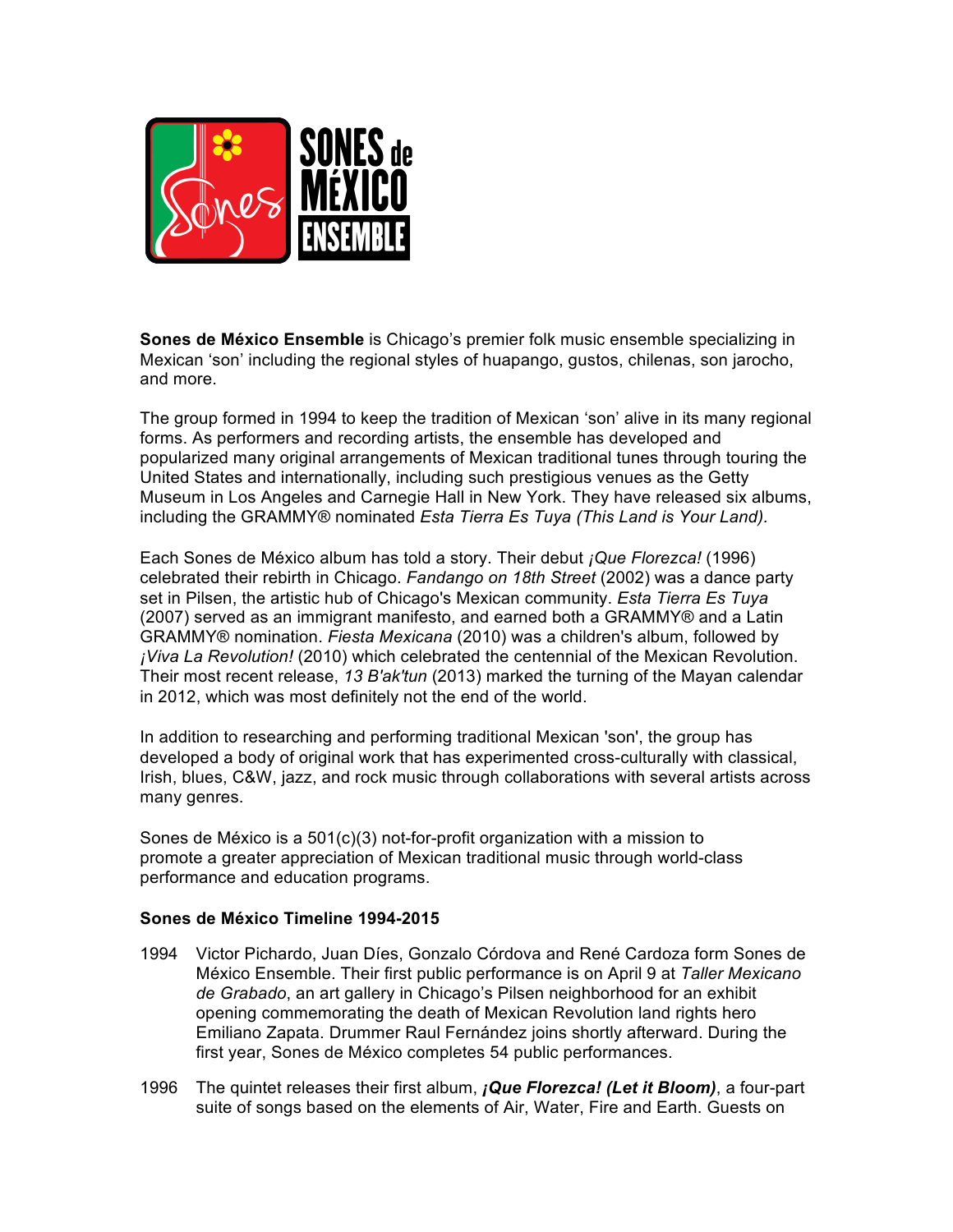the album include Gustavo Contreras and Gonzalo Camacho of Grupo Jaranero. Other guests, Ghanaian Yewe drum master Gideon F. Alorwoyie, Flamenco guitarist Héctor Fernández, and Chicago musicians Howard Levi and Stuart Rosenberg hint at the group's early interest in cross-cultural collaborations.

- 1997 Multi-instrumentalist Renato Cerón joins the group, solidifying the 6- member format that continues today.
- 1999 Sones de Mexico begins long-time cross-cultural collaborations with Irish fiddler Sean Cleland (The Drovers, Bohola, and the Irish Music School of Chicago) and with CSO trumpet player John Hagstrom and his brass quintet with whom they perform and record numerous times in the coming years.
- 2002 The group records and releases their second album, *Fandango on 18th Street*. The album captures the spirit of a "fandango," or dance party, on the main street of Pilsen, the artistic heart of Chicago's Mexican community. Later that year, Gonzalo Córdova leaves the group and is replaced by Hermo Contreras. Later that year, the group is invited to perform live on *A Prairie Home Companion* with Garrison Keillor, a syndicated radio show, and they are herd by 5 million people across the U.S.
- 2003 René Cardoza leaves the group and is replaced by Lorena Iñiguez from the Mexican Folkloric Dance Company. In addition to dancing zapateado, Lorena quickly learns several traditional string instruments, percussion and flute.
- 2005 Violinist Juan Rivera, an occasional guest performer with the band since 2002, officially joins Sones de México, replacing Hermo Contreras. Also, drummer Joel Martinez replaces Raul Fernández. Later that year, the group meets young Mexican-American trumpet player Victor García who becomes a reoccurring guest in performances and recordings since.
- 2006 Javier Saume replaces Joel Martinez, and Renato Cerón also leaves the group. Zacbé Pichardo, son of founding member Victor Pichardo, joins the group as a multi-instrumentalist, playing harp, marimba, stringed instruments and percussion. This line-up—Victor, Juan, Lorena, Javier, Zacbé and Juan Rivera—becomes the solid core that records the next four albums.
- 2007 The group releases their third album, *Esta Tierra Es Tuya (This Land is Your Land).* The album serves as an immigrant manifesto, as exemplified by the title song, a *norteño* arrangement of the great Woody Guthrie song that celebrates all of America's people. The album also marks a new confidence in the band's musicianship and ambitions by including original arrangements of music from other genres, including Bach's *Brandenburg Concerto No. 3* and Led Zeppelin's *Four Sticks*. The album is nominated for a Latin GRAMMY™ in the "Best Folk Album" category. The band travels to Las Vegas for the ceremony. The ensemble also records two songs for YoYo Ma's Silk Road Project: "Crossroads," featuring Chinese-Mexican collaboration with the Yellow River Performing Arts Ensemble (this material was released years later in the band's 2013 album). On May 1, members of the ensemble marched among thousands of protestors on Chicago's Grant Park to demand immigration reform. Images of this march can be seen in the band's music video for Esta Tierra Es Tuya (This Land Is Your Land).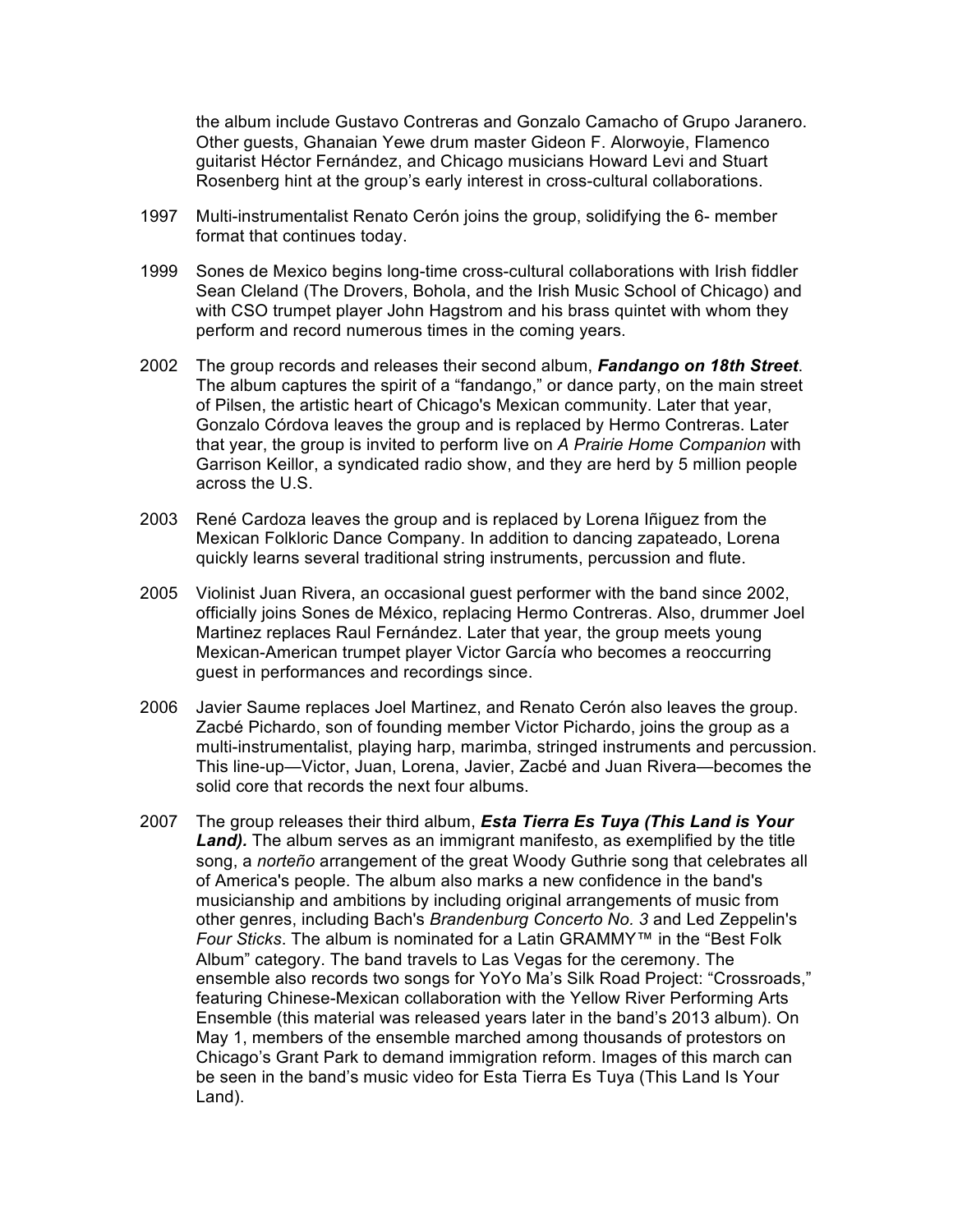- 2008 The group's third album is nominated for a GRAMMY™ in the "Best Mexican/Mexican-American Recoding" category along with stars Antonio Aguilar, Vicente Fernandez, Paquita la del Barrio, and Christian Castro. The band travels to Los Angeles for the awards ceremony. The ensemble is invited to perform at the World Folksong Festival in Beijing China following the Olympic Games.
- 2009 The band does a serendipitous, impromptu performance of "La Bruja." a *son jarocho,* with blues harmonica master Billy Branch at the Chicago Blues Festival Kick-Off Party at Buddy Guy's Legends bar where they had been invited to play. Both artists hope to try it again some day. That year, the ensemble tours 13 different states with concert performances and educational residencies.
- 2010 Sones de México continues on a rich musical course with not one, but two new album releases: *Fiesta Mexicana*, a 2-CD children's album with narratives in both English and Spanish and *íViva La Revolución!*, which celebrates the centennial of the Mexican Revolution. The group toured coast-to-coast promoting their albums at the Getty Villa Museum in Santa Monica, CA and Carnegie Hall in New York City. On November 20, the group's releases *¡Viva la Revolución!* exactly 100 years after the start of the Mexican Revolution at the House of Blues in Chicago. Special guests include Guillermo Velazquez y Los Leones de la Sierra de Xichú and Alejandro Flores of the Mexican rock band Café Tacvba. In the summer the group opens for trumpet player Doc Severinsen, of Johnny Carson's Tonight Show fame. Severinsen sits in with Sones for a memorable performance of the mariachi classic "El Niño Perdido."
- 2011 Some band members begin independent musical projects. Fiddler Juan Rivera forms the *son huasteco*-style trio Los Condenados Huastecos with Alex Chavez (huapanguera) and Carlos García (jarana). This trio also collaborates frequently with the Mexican Dance Ensemble troupe. Music Director Victor Pichardo forms Los Pichardo, a family band with his two sons Yahvi (vihuela) and Zacbé (harp) and daughter Gabriela (violin) specializing in *son planeco*.
- 2012 In anticipation of the coming turn of the Mayan calendar, which many had sensationalized as the "end of time", the group conceives of a new multi-media stage show to celebrate the dawn of a new age. The work, titled *13 B'ak'tun*, incorporates original compositions as well as works drawn from jazz, Irish and Chinese traditions. Sones de Mexico begins a collaboration with the Academy of Mexican Dance and Music, a Chicago-based Mexican folkloric dance company, who appear in face paint and stylized Mayan costumes for this concert. Its premiere coincides with the calendar turn in December 2012.
- 2013 The album, *13 B'ak'tun* is released on CD, with original cover art by noted Pilsen artist Héctor Duarte, one of the artists who once invited Sones de Mexico Ensemble to perform for the first time in 1994.
- 2014 Victor Pichardo leaves for a sabbatical in Mexico, though still keeps close ties with the group. The ensemble begins a new collaboration with the group Third Coast Percussion, while doing an artistic residence for the Rush Hour Concerts in Chicago's Back of the Yards neighborhood. Founding member Gonzalo Córdova returns to take his place in the performing line-up. Jorge Leal replaces Javier Saume on drums. The group prepares to celebrate its 20th anniversary in